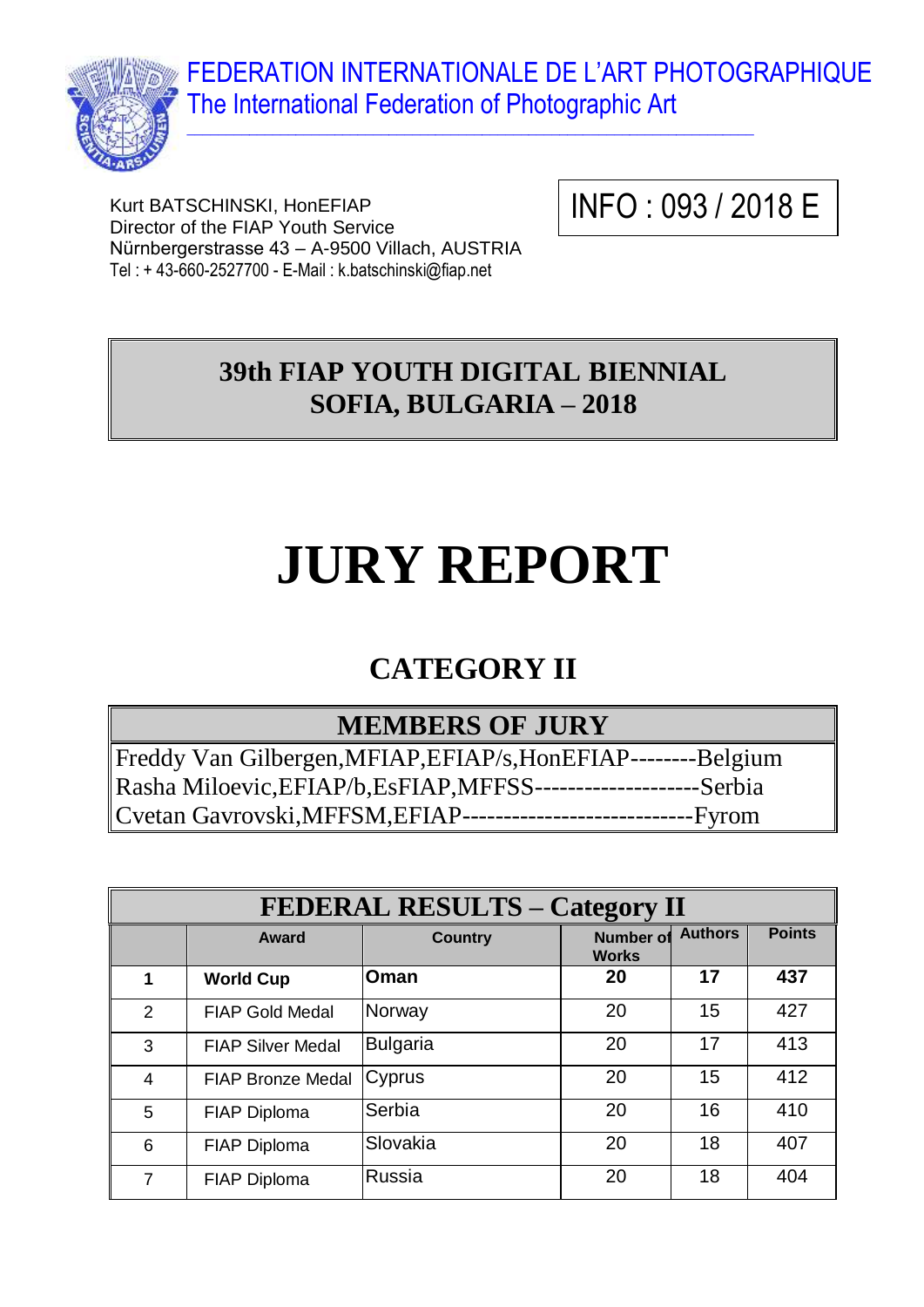FEDERATION INTERNATIONALE DE L'ART PHOTOGRAPHIQUE The International Federation of Photographic Art

 $\_$  , and the set of the set of the set of the set of the set of the set of the set of the set of the set of the set of the set of the set of the set of the set of the set of the set of the set of the set of the set of th



| <b>FEDERAL RESULTS - Category II</b> |              |                       |                                  |                |               |
|--------------------------------------|--------------|-----------------------|----------------------------------|----------------|---------------|
|                                      | <b>Award</b> | <b>Country</b>        | <b>Number of</b><br><b>Works</b> | <b>Auteurs</b> | <b>Points</b> |
| 8                                    | Accept       | Germany               | 20                               | 20             | 403           |
| 8                                    | Accept       | Fyrom                 | 20                               | 15             | 403           |
| 10                                   | Accept       | Italy                 | 20                               | 12             | 399           |
| 11                                   | Accept       | Slovenia              | 20                               | 20             | 394           |
| 12 <sup>2</sup>                      | Accept       | Bosnia & Herzegovina  | 20                               | 12             | 392           |
| 12                                   | Accept       | <b>Czech Republic</b> | 20                               | 13             | 392           |
| 14                                   | Accept       | Finland               | 20                               | 11             | 358           |
| 15                                   | Accept       | Spain                 | 20                               | 10             | 354           |

| <b>INDIVIDUAL AWARDS - Category II</b> |                     |                |               |  |
|----------------------------------------|---------------------|----------------|---------------|--|
| <b>Award</b>                           | <b>Author</b>       | <b>Country</b> | <b>Title</b>  |  |
| <b>FIAP Gold medal</b>                 | Ana Andonova        | <b>Fyrom</b>   | The splits    |  |
| <b>FIAP Silver medal</b>               | Lia Alke            | Germany        | Modelshooting |  |
| <b>FIAP Silver medal</b>               | Qais Al Badaie      | Oman           | I am here     |  |
| <b>FIAP Bronze medal</b>               | Ozeedag Ozum        | Cyprus         | Concert       |  |
| <b>FIAP Bronze medal</b>               | Abdullah Al Ruzaiqi | Oman           | My family     |  |
| FIAP Bronze medal                      | Sandra Softeland    | Norway         | Alone         |  |
| APB Gold medal                         | Lorenzo Risani      | Italy          | Tutto passa   |  |